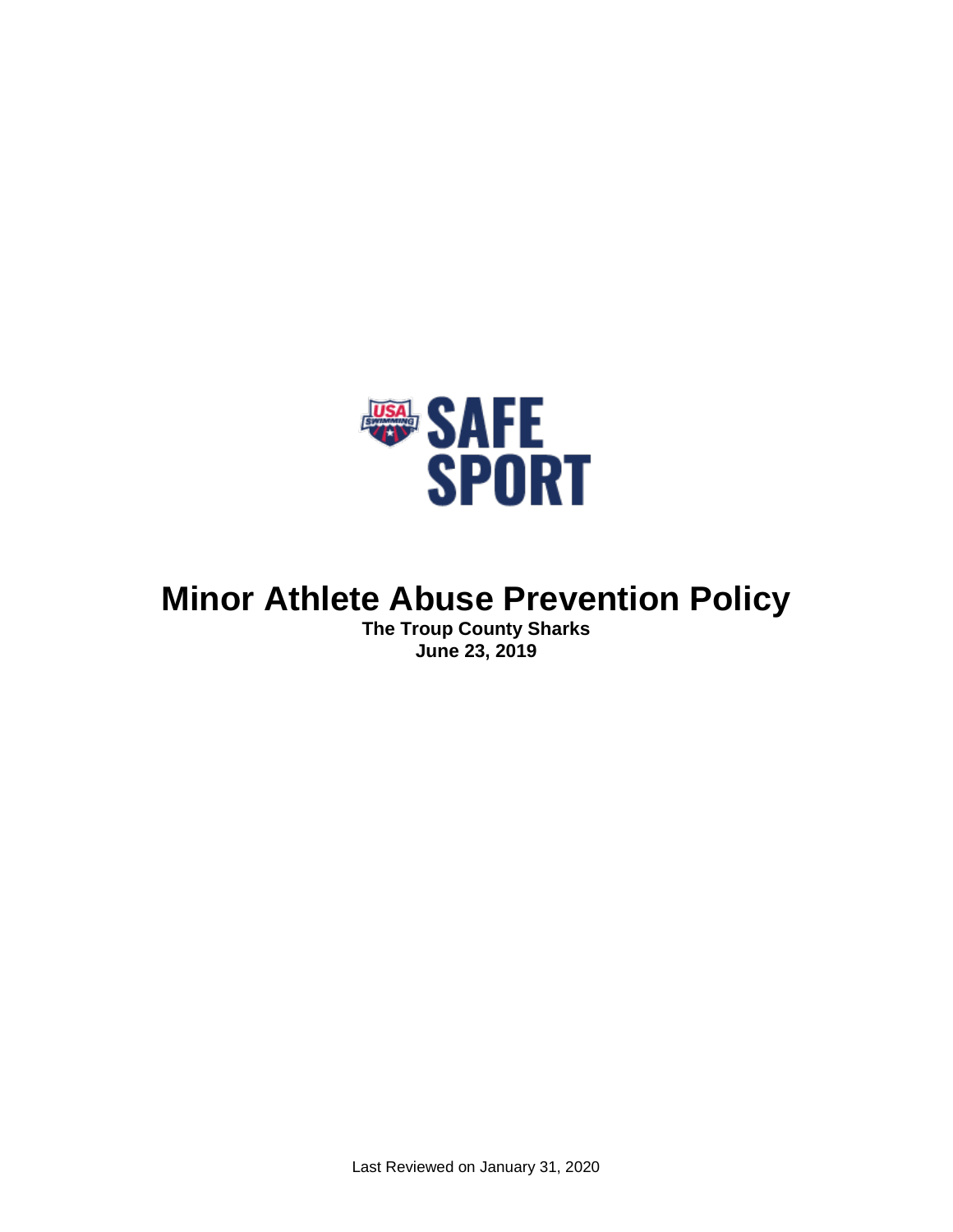

## **THIS POLICY APPLIES TO:**

- All USA Swimming non-athlete members and adult athlete members;
- Participating non-members (e.g., meet marshals, meet computer operators, timers, etc.);
- LSC and club adult staff and board members; and
- Any other adult authorized to have regular contact with or authority over minor athletes.

#### **GENERAL REQUIREMENT**

USA Swimming member clubs and LSCs are required to implement this Minor Athlete Abuse Prevention Policy in full. The Minor Athlete Abuse Prevention Policy must be reviewed and agreed to in writing by all athletes, parents, coaches and other non-athlete members of member clubs on an annual basis with such written agreement to be retained by the club.

#### **ONE-ON-ONE INTERACTIONS**

I. Observable and Interruptible

One-on-one interactions between a minor athlete and an Applicable Adult (who is not the minor's legal guardian) must occur at an observable and interruptible distance from another adult unless meeting with a Mental Health Care Professional and/or Health Care Provider (see below) or under emergency circumstances.

- II. Meetings
	- a. Meetings between a minor athlete and an Applicable Adult may only occur if another adult is present and where interactions can be easily observed and at an interruptible distance from another adult, except under emergency circumstances.
	- b. If a one-on-one meeting takes place, the door to the room must remain unlocked and open. If available, it must occur in a room that has windows, with the windows, blinds, and/or curtains remaining open during the meeting.
	- c. Meetings must not be conducted in an Applicable Adult or athlete's hotel room or other overnight lodging location during team travel.

#### III. Meetings with Mental Health Care Professionals and/or Health Care Providers

If a Mental Health Care Professional and/or Health Care Provider meets with a minor athlete in conjunction with participation, including at practice or competition sites, a closed-door meeting may be permitted to protect patient privacy provided that:

- a. The door remains unlocked;
- b. Another adult is present at the facility;
- c. The other adult is advised that a closed-door meeting is occurring; and
- d. Written legal guardian consent is obtained in advance by the Mental Health Care Professional and/or Health Care Provider, with a copy provided to the Club Name.

#### IV. Individual Training Sessions

Individual training sessions outside of the regular course of training and practice between Applicable Adults and minor athletes are permitted if the training session is observable and interruptible by another adult. Legal guardians must be allowed to observe the training session.

#### **SOCIAL MEDIA AND ELECTRONIC COMMUNICATIONS**

I. Content

All electronic communication from Applicable Adults to minor athletes must be professional in nature.

II. Open and Transparent

Absent emergency circumstances, if an Applicable Adult with authority over minor athletes needs to communicate directly with a minor athlete via electronic communications (including social media), the minor athlete's legal guardian must be copied. If a minor athlete communicates to the Applicable Adult (with authority over the minor athlete) privately first, said Applicable Adult must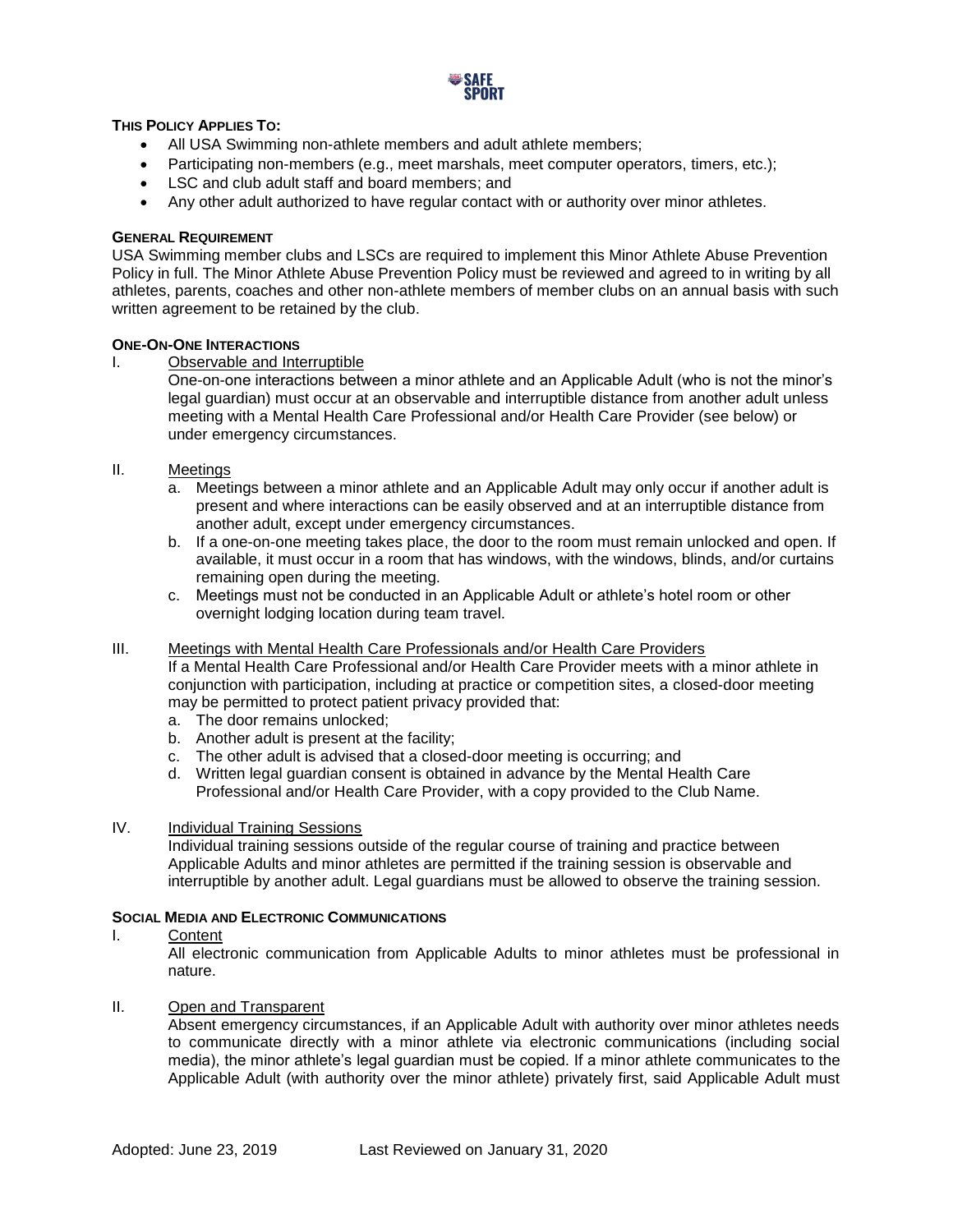

copy the minor athlete's legal guardian on any electronic communication response to the minor athlete.

When an Applicable Adult with authority over minor athletes communicates electronically to the entire team, said Applicable Adult must copy another adult.

#### III. Requests to Discontinue

Legal guardians may request in writing that their minor athlete not be contacted through any form of electronic communication by The Troup County Sharks, LSC or by an Applicable Adult subject to this Policy. The organization must abide by any such request that the minor athlete not be contacted via electronic communication, or included in any social media post, absent emergency circumstances.

# IV. Hours

Electronic communications must only be sent between the hours of 8:00 a.m. and 8:00 p.m., unless emergency circumstances exist, or during competition travel.

### V. Prohibited Electronic Communication

Applicable Adults with authority over minor athletes are not permitted to maintain private social media connections with unrelated minor athletes and such Applicable Adults are not permitted to accept new personal page requests on social media platforms from minor athletes, unless the Applicable Adult has a fan page, or the contact is deemed as celebrity contact as opposed to regular contact. Existing social media connections with minor athletes must be discontinued. Minor athletes may "friend" Club Name and/or LSC's official page.

Applicable Adults with authority over minor athletes must not send private, instant or direct messages to a minor athlete through social media platforms.

#### **TRAVEL**

#### I. Local Travel

Local travel consists of travel to training, practice and competition that occurs locally and does not include coordinated overnight stay(s).

Applicable Adults must not ride in a vehicle alone with an unrelated minor athlete, absent emergency circumstances, and must always have at least two minor athletes or another adult in the vehicle, unless otherwise agreed to in writing by the minor athlete's legal guardian.

[Recommended] Legal guardians must pick up their minor athlete first and drop off their minor athlete last in any shared or carpool travel arrangement.

#### II. Team Travel

Team travel is travel to a competition or other team activity that the organization plans and supervises.

a. During team travel, when doing room checks two-deep leadership (two Applicable Adults should be present) and observable and interruptible environments must be maintained.

When only one Applicable Adult and one minor athlete travel to a competition, the minor athlete's legal guardian must provide written permission in advance and for each competition for the minor athlete to travel alone with said Applicable Adult.

Team Managers and Chaperones who travel with The Troup County Sharks or LSC must be USA Swimming members in good standing.

b. Unrelated Applicable Adults must not share a hotel room, other sleeping arrangement or overnight lodging location with a minor athlete.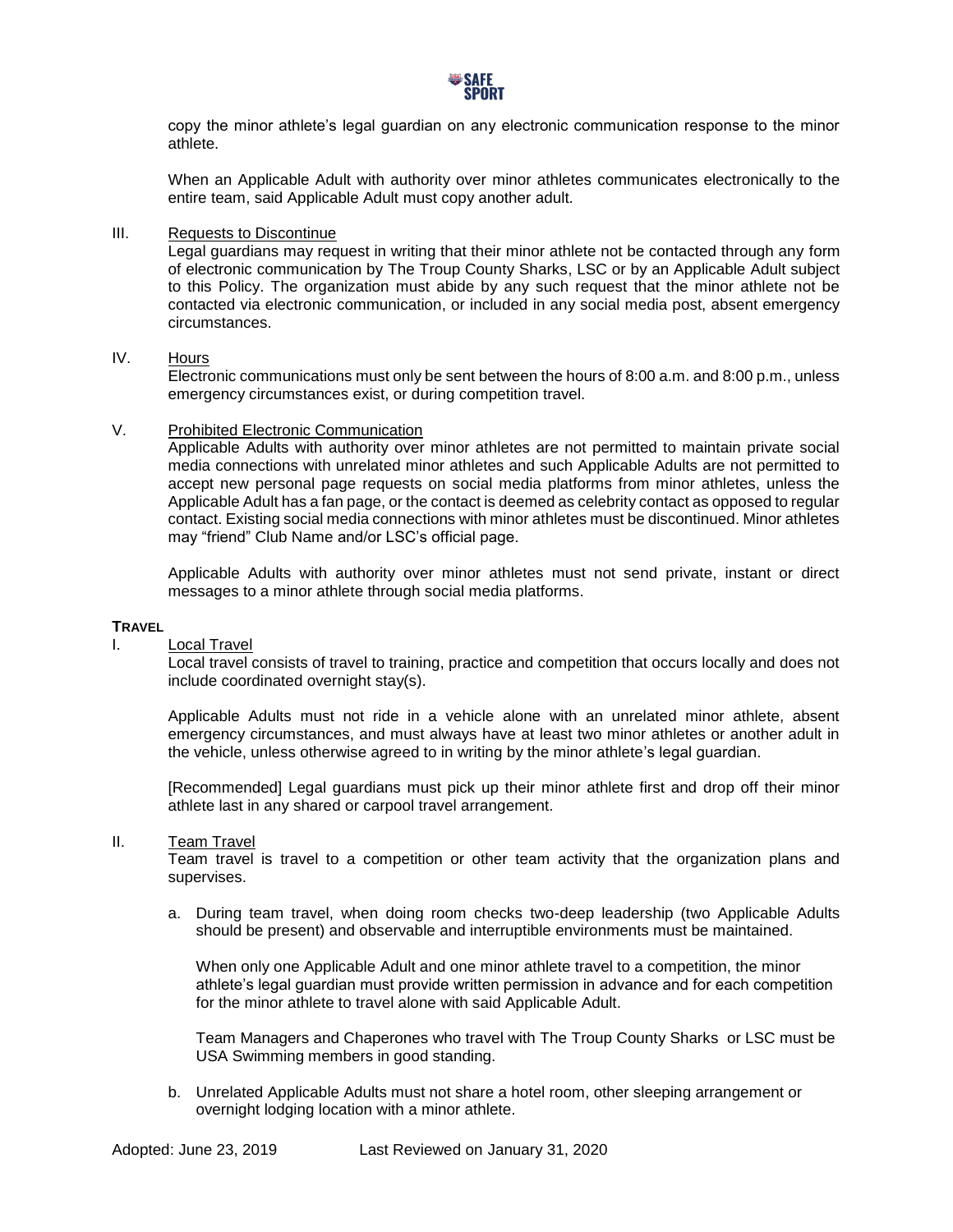

Minor athletes should be paired to share hotel rooms or other sleeping arrangements with other minor athletes of the same gender and of similar age.

c. Meetings during team travel must be conducted consistent with the One-on-One Interactions section of this Policy (i.e., any such meeting must be observable and interruptible). Meetings must not be conducted in an individual's hotel room or other overnight sleeping location.

#### **LOCKER ROOMS AND CHANGING AREAS**

#### I. Requirement to Use Locker Room or Changing Area

The designated locker room or changing area must be used when an athlete or Applicable Adult changes, in whole or in part, into or out of a swimsuit when wearing just one suit (e.g., deck changing is prohibited).

# II. Use of Recording Devices

Use of any device's (including a cell phone's) recording capabilities, including voice recording, still cameras and video cameras in locker rooms, changing areas, or similar spaces by a minor athlete or an Applicable Adult is prohibited.

## III. Undress

An unrelated Applicable Adult must not expose his or her breasts, buttocks, groin or genitals to a minor athlete under any circumstance. An unrelated Applicable Adult must not request an unrelated minor athlete to expose the minor athlete's breasts, buttocks, groin or genitals to the unrelated Applicable Adult under any circumstance.

# IV. One-on-One Interactions

Except for athletes on the same team or athletes attending the same competition, at no time are unrelated Applicable Adults permitted to be alone with a minor athlete in a locker room or changing area, except under emergency circumstances. If the organization is using a facility that only has a single locker room or changing area, separate times for use by Applicable Adults must be designated.

# V. Monitoring

The Troup County Sharks must regularly and randomly monitor the use of locker rooms and changing areas to ensure compliance with this Policy. Locker rooms and changing areas may be monitored by use of the following methods:

- a. Conducting a sweep of the locker room or changing area before athletes arrive;
- b. Posting staff directly outside the locker room or changing area during periods of use;
- c. Leaving the doors open when adequate privacy is still possible; and/or
- d. Making occasional sweeps of the locker rooms or changing areas with women checking on female locker rooms and men checking on male locker rooms.

Every effort must be made to recognize when a minor athlete goes to the locker room or changing area during practice and competition, and, if the minor athlete does not return in a timely fashion, to check on the minor athlete's whereabouts.

# VI. Legal Guardians in Locker Rooms or Changing Areas

Legal guardians are discouraged from entering locker rooms and changing areas. If a legal guardian does enter a locker room or changing area, it must only be a same-sex legal guardian and the legal guardian should notify a coach or administrator in advance.

# **MASSAGES AND RUBDOWNS/ATHLETE TRAINING MODALITIES**

I. Definition: In this section, the term "Massage" refers to any massage, rubdown, athletic training modality including physical modalities (e.g., stretching, physical manipulation, injury rehabilitation, etc.) and electronic or instrument assisted modalities (e.g., stim treatment, dry needling, cupping, etc.).